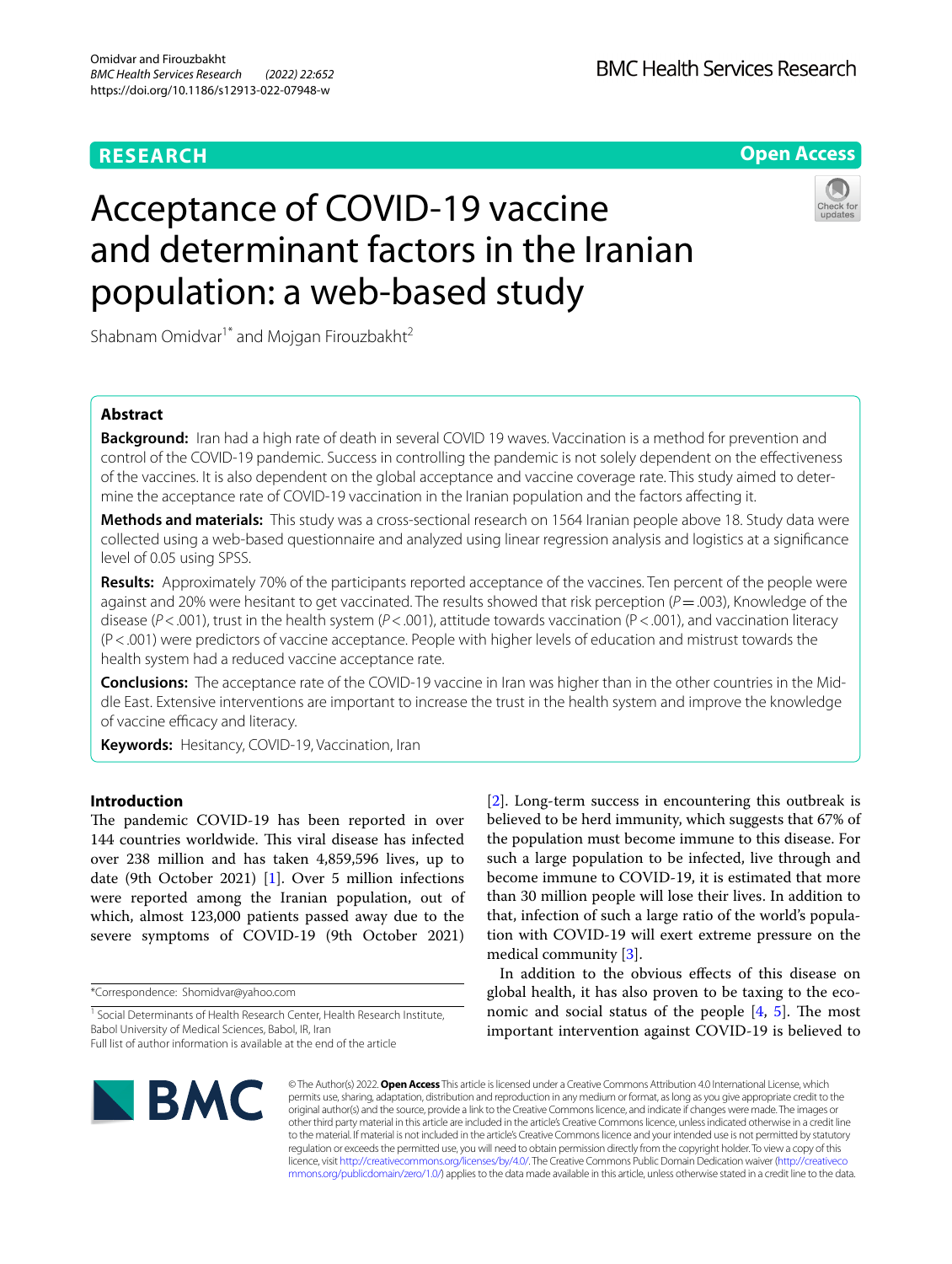be mass vaccination, encouraging hundreds of organizations and institutions to strive for high-efficacy vaccine production  $[6-12]$  $[6-12]$ . It has been reported that multiple factors contribute to the acceptance rate of new vaccines [ $10, 13-15$  $10, 13-15$  $10, 13-15$  $10, 13-15$ ]. These factors include the efficacy of the vaccine, adverse efects, misinformation, etc.; which can afect the public acceptance of vaccines and pose risk to public health [\[15](#page-6-9), [16\]](#page-6-10).

During the pandemic infuenza, the acceptance rate of vaccines was reported to range from 8 to 67% [[17\]](#page-6-11). This rate was reported to be 64% in the US [[13](#page-6-8)]. In a study in the UK, 56.1% of the participants accepted the H1N1 vaccines [\[18](#page-6-12)]. Similarly, another research in Beijing reported a 59.5% acceptance of the vaccine against H7N9 in the future  $[9]$ . The acceptance of vaccines is a complex context and is highly afected by time, location, as well as the social behavior of the society [[10–](#page-6-7)[15](#page-6-9), [17](#page-6-11)]. A study in Ireland reported that healthcare personnel avoided the seasonal influenza vaccine due to misinformation, inefficacy assumption and mistrust of the vaccine [\[16](#page-6-10)]. A research in China, announced demographic characteristics and the understanding of the society toward the vaccine, as acceptance predictors [\[9\]](#page-6-13). Anxiety level and the history of vaccinations were the predictors reported by a study in Hong Kong [\[18](#page-6-12)]. Another study in the US suggests that the social efects and insurance are key predictors of vaccine acceptance [[19\]](#page-6-14). A study on the opinion of parents on children's vaccination in the UAE reported that 12% of parents do not trust vaccines. It was concluded that immunity, side efects and multiple injections were the main factors for the doubts [[20\]](#page-6-15). Although people with a history of vaccination against seasonal fu reported beingwilling to receive H1N1 vaccines [[14,](#page-6-16) [15](#page-6-9)], a study in April 2020 reported that 26% of the adults in 7 European countries were unwilling to receive vaccination [[21](#page-6-17)]. Similar studies suggest that almost one-fourth of the population of France [\[22](#page-6-18)] and the US [[23](#page-7-0)] were also unwilling to receive the vaccination. Studies at the end of July (when restrictions were reduced) report that even more people were unwilling to receive vaccination in the UK [\[24](#page-7-1)]. In these studies, women [[21](#page-6-17), [22,](#page-6-18) [25–](#page-7-2)[27](#page-7-3)], people with lower education  $[22, 24-26]$  $[22, 24-26]$  $[22, 24-26]$  $[22, 24-26]$  $[22, 24-26]$ , people with less precautious measures against COVID19 [[22\]](#page-6-18) and people who did not receive the seasonal fu vaccine in the passing year were more likely to refuse vaccination [[23](#page-7-0), [28\]](#page-7-5).

As COVID19 is a novel virus, there are only limited numbers of studies on acceptance of vaccines and attitudes towards COVID 19 vaccines [\[23,](#page-7-0) [29](#page-7-6)]. Because the acceptance of vaccines follows many diferent factors, therefore, the acceptance rate of vaccination in diferent communities is unpredictable and also there has not been such a study among the Iranian population regarding the acceptance of the COVID19 vaccines, then we decided to conduct this study.

#### **Methods and materials**

## **Study design**

The study was a cross-sectional web-based investigation that was conducted in May 2021 in Iran. The sampling was conducted during the fourth wave of the COVID-19 outbreak in Iran.

## **Inclusion criteria**

Iranian nationality, above 18 years, the literacy to read and write, access to smartphones, computers, or tablets, and being members of social media.

## **Exclusion criteria**

People who were not willing to participate in the study.

The data collection was done via the Snow Ball method where the questionnaire was initially distributed on social media and the receivers were requested to share the questionnaire in their group chats. This survey was released on the website [https://survey.porsl](https://survey.porsline.ir/s/aymzC7b) [ine.ir/s/aymzC7b](https://survey.porsline.ir/s/aymzC7b) .

### **Ethics approval and consent to participate**

The study was approved by the Research Ethical Committee of Babol University of Medical Sciences (IR. MUBABOL.REC.1400.081). Written consent was taken from all the participants. Filling out the questionnaire was voluntary and the written consent form and all the explanations were displayed on the frst page of the questionnaire; right before the main questionnaire.

## **Determination of the sample size**

The results from similar studies indicate that 15% of the participants were hesitant about the COVID19 vaccination  $[1]$  $[1]$ ; hence, considering a reliability factor of 0.95, the ratio of .020 and an acceptable error of 0.2, the sample size was determined to be 1500 according to the equation below.

$$
n = \frac{z_{1-\frac{\alpha}{2}}^2 p(1-p)}{d^2}
$$

## **Instruments**

The mentioned survey included the following questionnaire:

1. Demographic questionnaire: consisting of age (Year), gender (Female/Male), marital status (Married/single), education (High school/Diploma/Undergradu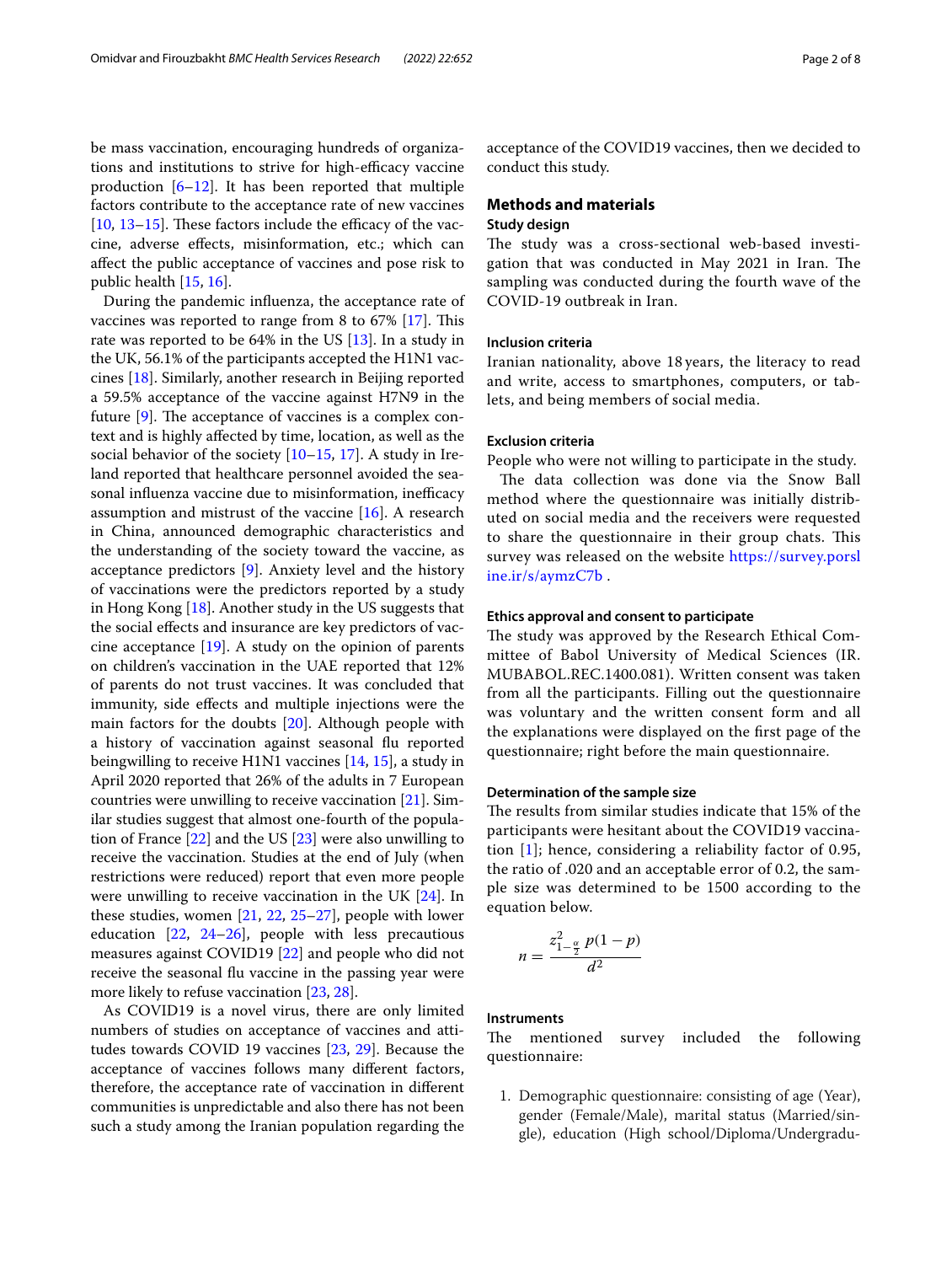ate/Graduate), and residence (Urban/Rural) information.

- 2. Risk perception of COVID19 questionnaire. The questionnaire consisted of 4 questions that were answered as yes/no. These questions included: - Do you consider yourself at risk for COVID-19? Have you ever been infected with COVID-19? Have any of your relatives been contaminated by COVID-19? Have any of your relatives passed away due to COVID-19?
- 3. Knowledge and precautions against COVID19 questionnaire.

The information from previous research  $[30]$  $[30]$  $[30]$  and the protocols presented by the WHO and the Iranian Ministry of Health inspired this original questionnaire. The frst 13 questions were on knowledge, assessing the knowledge ofprecautious measures, infection methods and control methods for COVID19. The scoring for this section was through choice analysis (yes = 1, no & I do not know  $= 0$ ) summing up a maximum of 13 and a minimum of zero in the knowledge section. It was assumed that participants with at least 70% of the maximum score possess acceptable knowledge on the matter. The questions related to the view on the Pandemic were whether they think that the pandemic can be controlled and whether they think that they will successfully control the pandemic. The scoring was similar to the previous section with a maximum score of 2 and a minimum of zero. The other set of questions (3 questions) focused on preventive behavior such as the utilization of masks and gloves, as well as whether the participants go to gatherings. This set of questions was also assessed in the same way as the ones mentioned before and the maximum and minimum scores were 3 and zero, respectively.

#### 4. Attitude towards vaccine questionnaire.

This questionnaire included 12 questions  $[31]$  $[31]$  with a spectrum of scores ranging from 1 (strongly agree) to 6 (strongly disagree) with 4 subscales: 1) Lack of trust invaccine proficiency 2) Lack of trust to the unknown side efects in the future 3) Lack of trust inthe fnancial use of vaccines and 4) preference of natural immunity. The validity and reliability of the questionnaire werestudied in two studies in the US and the UK (Alpha Cronbach =  $0.77 \sim 0.93$  [[32](#page-7-9), [33\]](#page-7-10).

## 5. Vaccine literacy questionnaire

This self-reported questionnaire was developed by Ishikawi to study non-infective chronic diseases [[34,](#page-7-11) [35](#page-7-12)]. It includes 12 questions and is defned based on Nutbeam's definition  $[36]$  $[36]$ . Out of these 12 questions, 4 questions regarding functional literacy and 8 questions regarding interactive-critical vaccine literacy. The scoring was a 4 score Likert (4 signifes never and 1 signifes often). A higher score signifies higher literacy on vaccines [[37](#page-7-14)].

6. Belief and acceptance towards COVID 19 vaccine questionnaire. The questions and possible answers to this questionnaire are presented in Table [1.](#page-2-0)

Face and content validity assessments were employed to investigate the validity of the questionnaire. Twelve experts rated the questions, and the content validity indi $ces (CVI)$  were calculated to be  $0.81-1$ . The Cronbach alpha of the questionnaire was 0.79.

#### **Data analysis**

The statistical analysis package SPSS version 21 was employed to analyze the data using descriptive tests and logistic regression with a signifcance level of 0.05.

## **Results**

The present study included participants of age between 18 and 81. The mean age of the participants was  $37.45 \pm 12.37$ , out of which, 70% were female and 30% were male. Over half of the participants were married and 82% had received college or higher education and 95% were living in urban areas.

#### <span id="page-2-0"></span>**Table 1** Belief and COVID-19 vaccine acceptance among participants ( $N = 1564$ )

| <b>Variables</b>                           | Yes         | No         | <b>Unsure</b> |
|--------------------------------------------|-------------|------------|---------------|
|                                            | n(%)        | n(%)       | n(%)          |
| Would you get vaccinated?                  | 1096 (70.1) | 152 (9.7)  | 316(20.2)     |
| Do you recommend others to get vaccinated? | 1104(70.6)  | 144(9.2)   | 316(20.2)     |
| Do you trust the health system?            | 1143(73.1)  | 421(26.9)  |               |
| Do you trust the vaccine producers?        | 1030(65.9)  | 534(34.1)  |               |
| Would you pay to get vaccinated?           | 751(48)     | 813(52)    |               |
| Have you received the previous flu vaccine | 222(14.2)   | 1342(85.8) |               |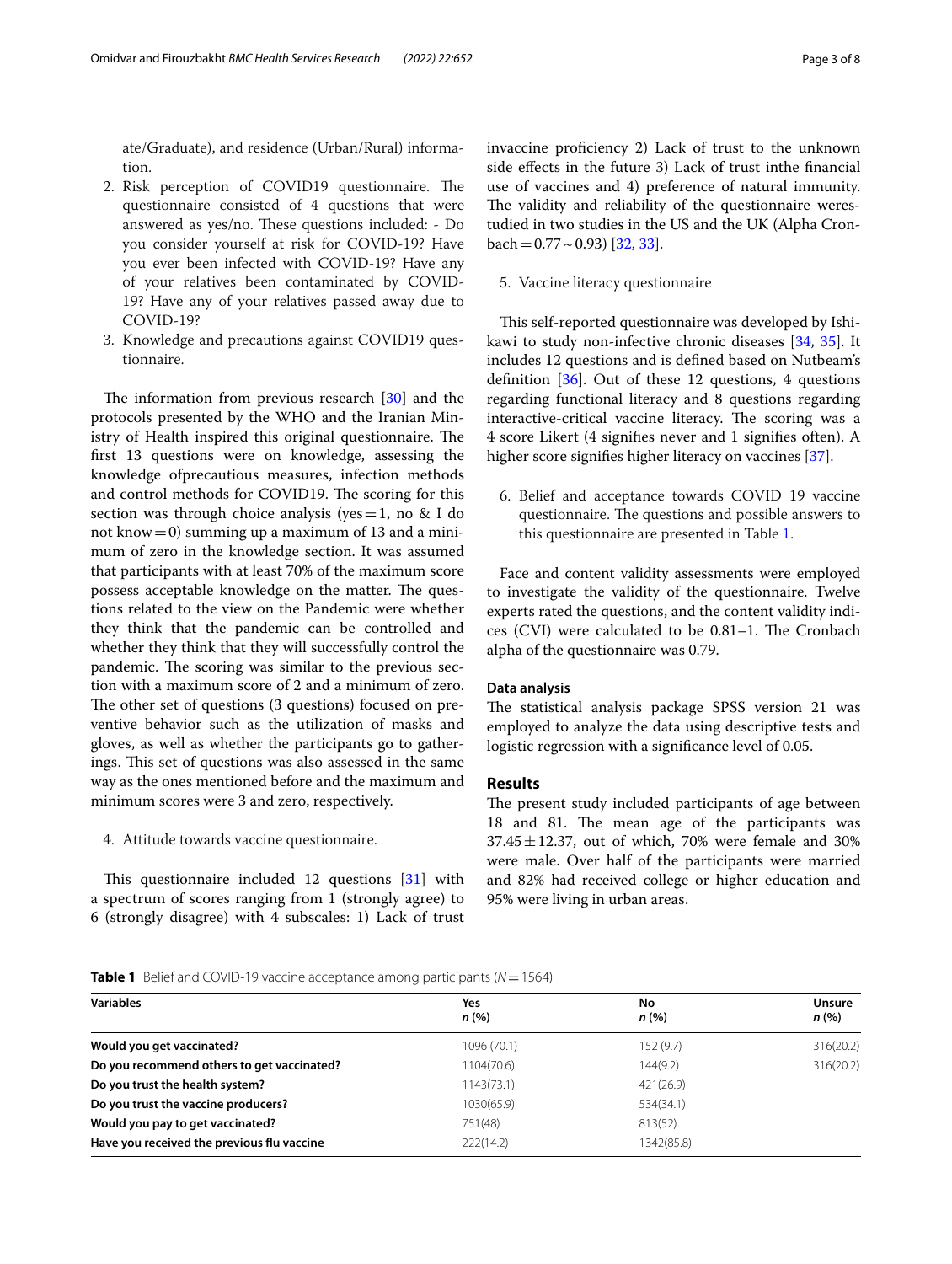Table [1](#page-2-0) displays the statistics related to the belief and acceptance of COVID19 vaccines, presenting that almost 30% of the participants were resistant or hesitant regarding the vaccine, almost 27% reported not trusting the health system and 34% reported not trusting the vaccine producers. Over half of the participants were against paying for vaccination and almost 86% of the participants did not receive the infuenza vaccine in the previous year.

Among the group who intended to receive the vaccine (1096 participants), 11.4% were interested in the vaccines produced nationally, 42.6% preferred vaccines produced abroad and 46% did not report a preference.

Table [2](#page-3-0) exhibits the knowledge, attitude and practice scores. The mean knowledge, attitude and practice scores were rather low, contrary to the vaccine literacy score which was quite high.

The present study shows a significant relationship between some demographic variables and attitude, knowledge of the disease as well as vaccine literacy. Gender was witnessed to be in a signifcant relationship with the knowledge of the disease and attitude and literacy of the vaccine. Marital status was also seen to

<span id="page-3-0"></span>**Table 2** Descriptive statistics of the independent variables  $(N=1564)$ 

| Mean (SD)        | Min-Max   |
|------------------|-----------|
| $11.09 + 2.75$   | $8 - 32$  |
| $3.92 + 1.49$    | $2-6$     |
| $4.53 \pm 0.599$ | $3 - 6$   |
| $42.25 + 6.14$   | $12 - 72$ |
| $37.77 + 5.11$   | $12 - 48$ |
|                  |           |

exhibit a signifcant relationship with the knowledge of the disease and attitude towards the vaccine. A similar relationship was seen between age and attitude as well as vaccine literacy. Education displayed a signifcant relationship with the three variables mentioned above (Table [3\)](#page-3-1).

According to the results presented by the Chi-square test, gender was the only demographic characteristic that exhibited a signifcant relationship with trusting the health system. Female participants trusted the health system more than male participants  $(P=0.03)$ .

Linear regression analysis was employed to study the predictors of vaccine acceptance. The first model included demographic characteristics as well as the other variables. The second model received the variables in a stepwise manner. The results of the linear regression analysis are displayed in Table [4](#page-4-0). In the fnal model, the risk perception, health system trust, knowledge of COVID19, attitude and literacy of COVID19 vaccines were predictors of vaccine acceptance.

The results of the logistic regression analysis signify that education level displayed a signifcant relationship with vaccine acceptance. The acceptance was seen to be inversely related to education level and the participants with a university education were twice as much likely not to take the vaccine, in comparison to the lower education groups. In addition to that, participants with less trust in the health system were 85% less likely to receive vaccination (Table [5](#page-4-1)).

Younger participants were 30% less likely to accept vaccination in compare to participants 50 years or older; however, this diference was statistically insignifcant.

<span id="page-3-1"></span>**Table 3** Mean and SD of the study parameters with regard to demographic characteristics

| variable       |               | N    | knowledge Mean(SD) | T/F     | P value | Vaccine attitude<br>Mean(SD) | T/F   | P value | Literacy<br>Mean(SD) | T/F      | P value |
|----------------|---------------|------|--------------------|---------|---------|------------------------------|-------|---------|----------------------|----------|---------|
| Age            | < 30          | 731  | 11.21(2.73)        | 1.49    | .226    | 4.04(1.47)                   | 6.076 | .002    | 34.17(5.04)          | 10.015   | .000    |
|                | $30 - 45$     | 603  | 10.95(2.84)        |         |         | 3.76(1.49)                   |       |         | 35.38(5.18)          |          |         |
|                | >45           | 230  | 11.06(2.56)        |         |         | 3.97(1.54)                   |       |         | 35.10(4.93)          |          |         |
| Gender         | Female        | 1093 | 10.97(2.6)         | $-2.57$ | 0.010   | 42.53(6.02)                  | 2.688 | 0.007   | 34.85(5.07)          | .946     | .344    |
|                | Male          | 471  | 11.36(3.06)        |         |         | 41.62(6.37)                  |       |         | 34.59(5.20)          |          |         |
| Marital status | Single        | 537  | 11.42(2.94)        | 3.39    | 0.001   | 42.76(5.82                   | 2.41  | 0.016   | 34.43(5.04)          | $-1.931$ | .054    |
|                | Married       | 1027 | 10.92(2.63)        |         |         | 41.99(6.29)                  |       |         | 34.95(5.14)          |          |         |
| Residency      | Rural         | 1486 | 11.07(2.75)        | $-1.66$ | 0.096   | 42.28(6.16)                  | .741  | 0.459   | 34.86(5.11)          | 3.024    | .003    |
|                | Urban         | 78   | 11.60(2.67)        |         |         | 41.75(5.80)                  |       |         | 33.07(4.78)          |          |         |
| Education      | High school   | 34   | 13.14(4.38)        |         | .000    | 37.79(6.48)                  | 12.61 | .000    | 31.55(6.67)          |          | .000    |
|                | Diploma       | 246  | 11.61(2.85)        | 12.84   |         | 40.94(6.21)                  |       |         | 33.97(5.54) 22.123   |          |         |
|                | Undergraduate | 759  | 11.09(2.71)        |         |         | 42.37(5.77)                  |       |         | 34.26(5.02)          |          |         |
|                | Graduate      | 525  | 10.71(2.52)        |         |         | 42.99(6.4)                   |       |         | 36.12(4.58)          |          |         |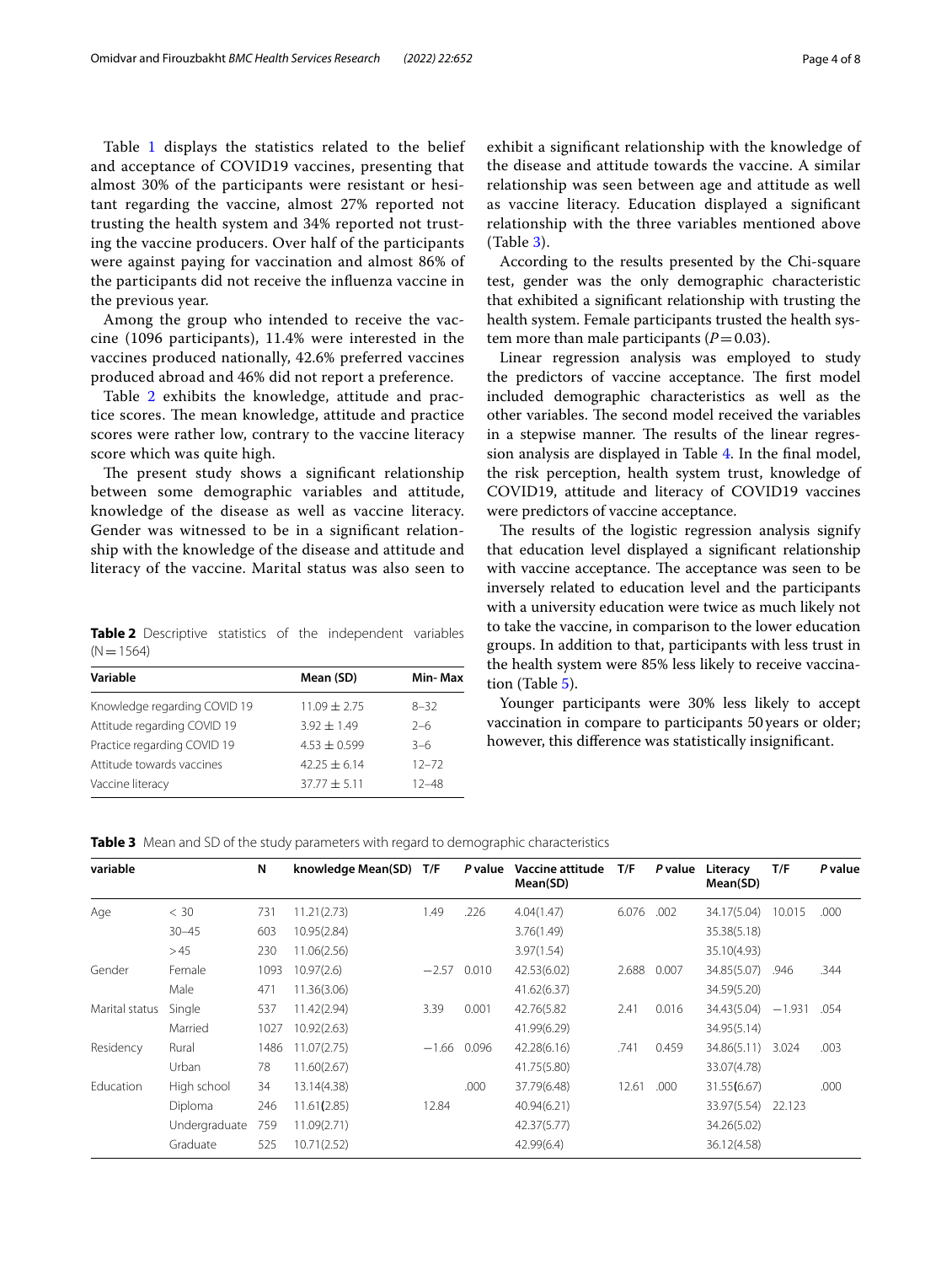<span id="page-4-0"></span>

|  |  |  | <b>Table 4</b> The unadiusted and adiusted coefficients of linear regression analysis for the vaccine acceptance predictors |  |
|--|--|--|-----------------------------------------------------------------------------------------------------------------------------|--|
|  |  |  |                                                                                                                             |  |
|  |  |  |                                                                                                                             |  |
|  |  |  |                                                                                                                             |  |

| <b>Variables</b>                    | Model 1  |          |              |                            | Model 2 |          |              |                   |
|-------------------------------------|----------|----------|--------------|----------------------------|---------|----------|--------------|-------------------|
|                                     | В        | т        | P            | adjusted R <sup>2</sup> Un | B       |          | P            | adjusted $R^2$ Un |
| Age                                 | $-.002$  | $-1.385$ | .166         | .210                       |         |          |              | .213              |
| Gender                              | $-.055$  | $-1.376$ | .169         |                            |         |          |              |                   |
| Education                           | $.052 -$ | $1.174-$ | .786         |                            |         |          |              |                   |
| Residency                           | .073     | 1.723    | .085         |                            |         |          |              |                   |
| Risk perception                     | .071     | .838     | .402         |                            | .133    | 2.991    | $.003**$     |                   |
| Do you trust the health system?     | .154     | 2.924    | $.003***$    |                            | .585    | 13.981   | $< 0.001$ ** |                   |
| Knowledge regarding COVID19 disease | 0593     | 14.07    | < 0.001      |                            | .032    | 4.589    | $< 0.001$ ** |                   |
| Attitude towards vaccine            | .033     | 4.71     | $< 0.001$ ** |                            | $-.020$ | $-6.629$ | $< 0.001$ ** |                   |
| Vaccine literacy                    | $-.020$  | $-6.562$ | $< 0.001$ ** |                            | $-.020$ | $-5.286$ | $< 0.001$ ** |                   |

Model1. The independent variables/ predictors were included linear regression

Model2. The stepwise linear regression method

\*\* *P*<0.001

<span id="page-4-1"></span>**Table 5** The unadjusted and adjusted OR in logistic regression analysis for predictors of COVID-19 vaccine acceptance

| <b>Variables</b>                | Model 1  |       |       |                | Model <sub>2</sub> |      |       |                |
|---------------------------------|----------|-------|-------|----------------|--------------------|------|-------|----------------|
|                                 | B        | sig   | OR    | CI 95%         | В                  | sig  | OR    | CI 95%         |
| Age                             |          |       |       |                |                    |      |       |                |
| < 35                            | .040     | .779  | 1.041 | .786-1.378.    |                    |      |       |                |
| $35 - 50$                       | 0.331    | .097  | .718  | .486-1.061     |                    |      |       |                |
| $50 \leq$                       | —        | 0.151 |       |                |                    |      |       |                |
| Gender (M/F)                    | .066     | .594  | .628  | $.769 - 1.3$   |                    |      |       |                |
| Education                       |          |       |       |                |                    |      |       |                |
| High school                     | .897     | .025  | 2.451 | 1.120-5.367    | .891               | .024 | 2.438 | 1.126-5.280    |
| Diploma                         | .510     | .007  | 1.665 | 1.153-2.405    | .510               | .006 | 1.665 | 1.161-2.389    |
| Undergraduate                   | .235     | .098  | 1.265 | .958-1.671     | .236               | .089 | 1.267 | $.965 - 1.663$ |
| Graduate                        |          | .014  |       |                |                    | .012 |       |                |
| Marital status (M/S)            | $-.149$  | .284  | .861  | $.656 - 1/131$ |                    |      |       |                |
| Residency (Urban/rural)         | $-.304$  | .257  | .738  | .436-1.248     |                    |      |       |                |
| Do you trust the health system? | $-1.961$ | .000  | .141  | $.11 - .181$   | $-1.951$           | .000 | .142  | $.182 - .111$  |

Model 1: Unadjusted model

Model 2: Adjusted model

## **Discussion**

The present study aimed to investigate the acceptance of COVID19 vaccination among the Iranian population. To our best knowledge, this study is the only study on vaccine acceptance among the Iranian population. The results signify that the vaccine acceptance rate was 70.1%. Other studies from the Middle Eastern countries exhibited 62 to 69% of acceptance rate. Therefore, the acceptance rate in the Iranian population was more than in the other countries [[38,](#page-7-15) [39\]](#page-7-16).

In a systematic study by Sallam, the highest vaccine acceptance (over 90%) was seen in Ecuador, Malaysia, Indonesia and China; however, low acceptance rates (less than 60%) countries included Kuwait, Jordan, Italy, Russia, Poland, US and France [\[31\]](#page-7-8). Similar studies in the European region reported an acceptance rate of 60 to 80% [[21,](#page-6-17) [22,](#page-6-18) [34](#page-7-11), [35](#page-7-12), [40](#page-7-17)[–43](#page-7-18)]. In addition to those studies, an online study including 13,542 participants from 15 diferent countries reported China (20% hesitant) and France (60% hesitant) to be the most and least accepting countries for vaccination, respectively [[44](#page-7-19)].

Similar studies have been conducted all over the world  $[34, 35, 40, 45-50]$  $[34, 35, 40, 45-50]$  $[34, 35, 40, 45-50]$  $[34, 35, 40, 45-50]$  $[34, 35, 40, 45-50]$  $[34, 35, 40, 45-50]$  $[34, 35, 40, 45-50]$  $[34, 35, 40, 45-50]$  $[34, 35, 40, 45-50]$ . The vaccination acceptance of vaccines is a multifactorial matter (Time, Location, Culture, Politics, Knowledge, Vaccine type, etc.), and investigation of the afecting factors will prove to be an asset in the future [\[51](#page-7-22)].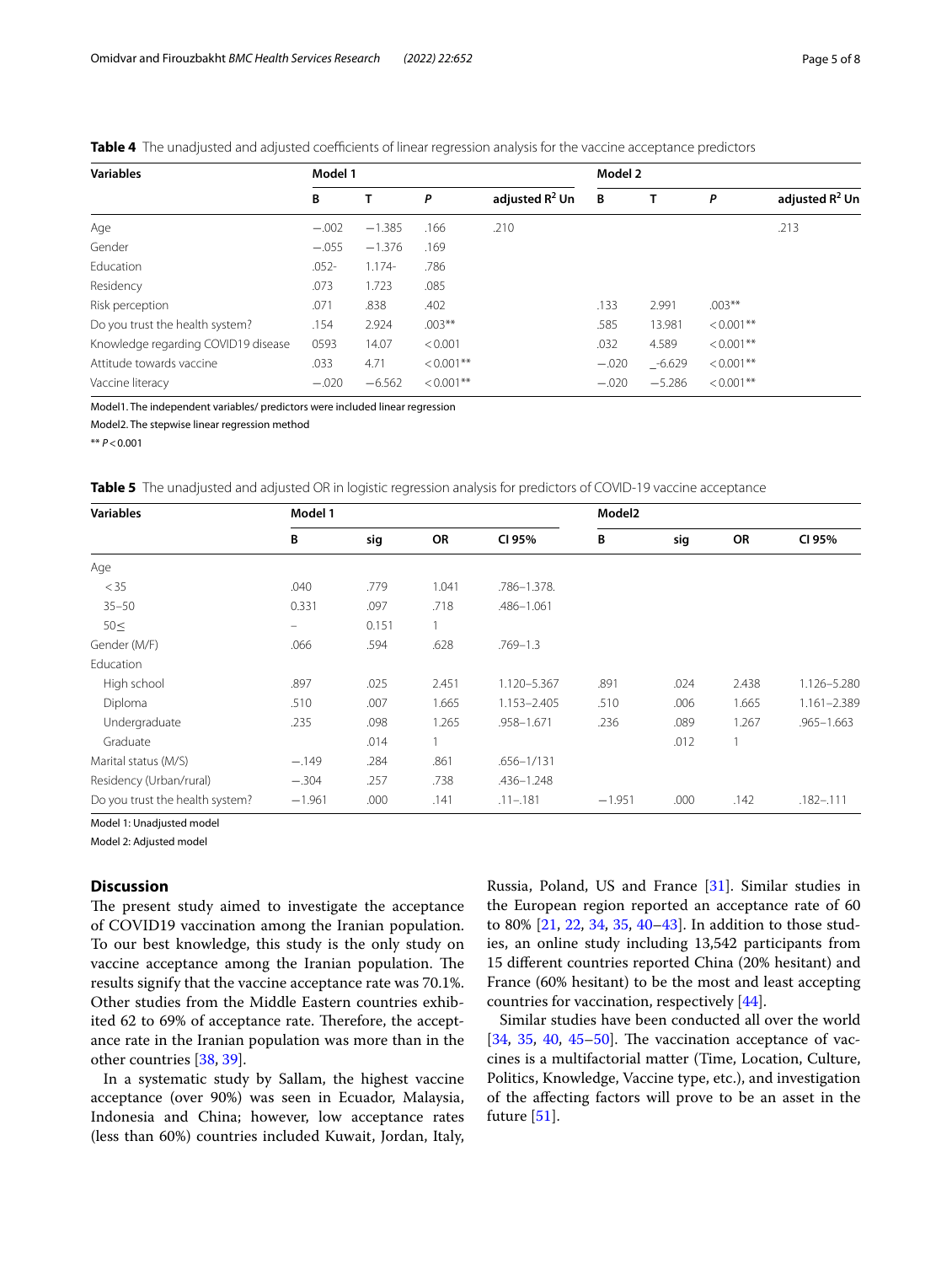In addition to the mentioned factors, other thoughts questioning the vaccine, such as the speed of development and approval of these vaccines which are mostly produced by private companies also hinder the acceptance of the vaccines against this specifc disease; COVID-19 [\[51](#page-7-22), [52\]](#page-7-23). Furthermore, the widespread false information developed by anti-vaxxers and people against lockdown and other preventive methods is also another challenge that could afect the outcome of the vaccination campaign [\[53–](#page-7-24)[55\]](#page-7-25). Although vaccination has been reported to be the most efective method for the prevention of certain diseases [[56\]](#page-7-26), there are still people (even professionals) who do not trust vaccines [\[57](#page-7-27)].

According to the results of the present study, approximately 30% of the participants were hesitant or against vaccination. Although this study was conducted before the mass-vaccination announcement, we can still compare the results with similar studies. Considering the fact that Iran was among the countries where vaccination was slow, and that the Iranian population has gone through multiple waves of the outbreak (this study was conducted during the fourth wave), the risk assessment and attitude of the population towards the disease would difer from other parts of the world. In a study performed in 15 different countries, the most common reason (57 to 80%) for vaccine hesitation was reported to be the unknown side-effects of the vaccines in all the countries. The second most common reason was reported to be doubt about the efficacy of vaccines (57% in Russia and 17% in Japan) [[44\]](#page-7-19).

In the present study, although 77% of the participants perceived the risk of infection, only 70% of them were willing to receive vaccines. Multiple studies report the perception of risk of infection to be a predictive factor in vaccine acceptance rate [\[14,](#page-6-16) [15](#page-6-9), [29](#page-7-6)]. A study in Saudi Arabia concluded that people with a higher perception of the risk were 2.13 times more willing to receive vaccination, compare to those with lower perception  $[58]$  $[58]$ . This claim is in direction with similar studies in China, UK and South Korea [[44](#page-7-19)].

In the present study, the only demographic characteristic that was seen to be efective in vaccine acceptance was education and surprisingly, the relationship was inverse, which was contrary to similar studies [\[59\]](#page-7-29). It would seem that better-educated people (with higher vaccine literacy) will have access to better and more valid sources for information and get to understand the unknown side efects, resulting in a lower acceptance rate among the better educated. The fact that vaccination started in most countries, before the announcement of the fnal results of vaccination trials, could also contribute to this hesitation.

In this study, participants under 50 reported 30% less acceptance rate compared to the participants above 50; although statistically insignificant. This can be supported by a similar study in Australia where the acceptance rate was reported to be lower in participants under 60 [[59\]](#page-7-29). A study in Saudi Arabia found a higher acceptance rate among married participants, or those above 45 (1.15 and 2.79 times higher, respectively) [[58](#page-7-28)]. Other studies also report higher chances of vaccine hesitation among the younger participants, further supporting our results  $[41, 60]$  $[41, 60]$  $[41, 60]$  $[41, 60]$  $[41, 60]$ . Elder individuals have a better risk perception which inspires better acceptance among them. Other demographic characteristics were found to be of insignifcance to acceptance rate; however, other studies reported a relationship between female gender, lower economic and social status and lower education and lower acceptance rate  $[26]$  $[26]$ . The present study sheds light on the predictive status of vaccine literacy towards the acceptance rate. Previous studies did not fnd a relationship between health literacy and acceptance rate  $[61]$ . It is noteworthy that vaccine literacy is derived from health literacy [[62](#page-7-33)], and health literacy facilitates the decision-making on receiving vaccines  $[63]$  $[63]$ . In addition to that, people with lower health literacy are more likely to believe in false information, hindering the decision-making regarding vaccination. Furthermore, lower health literacy is also a factor leading to mistrust of vaccination. In the present study, trusting in the health system was a predictive factor for vaccine acceptance. This finding is in accordance with similar studies [\[23,](#page-7-0) [24,](#page-7-1) [64](#page-7-35)].

A systematic review by Larson et al. concluded that mistrust of the health system is the second predicting factor for vaccine avoidance [\[17](#page-6-11)]. Generally, success in the vaccination campaign is highly afected by people's trust in vaccine efficacy, safety, producers and government decisions [[65](#page-7-36)].

Considering the facts presented above, strategies for the enhancement of societies' trust in the vaccine are necessary.

#### **Limitations**

The present study has many strengths and weaknesses. The large sample size was one of the strengths of this study. In addition to that, this was the frst research regarding this matter in Iran. Selection bias can be considered the main limitation of this study. Considering the fact that sampling was done using online surveys, it is more likely that elder participants are not numerous enough. The same limitation applies to people with lower education.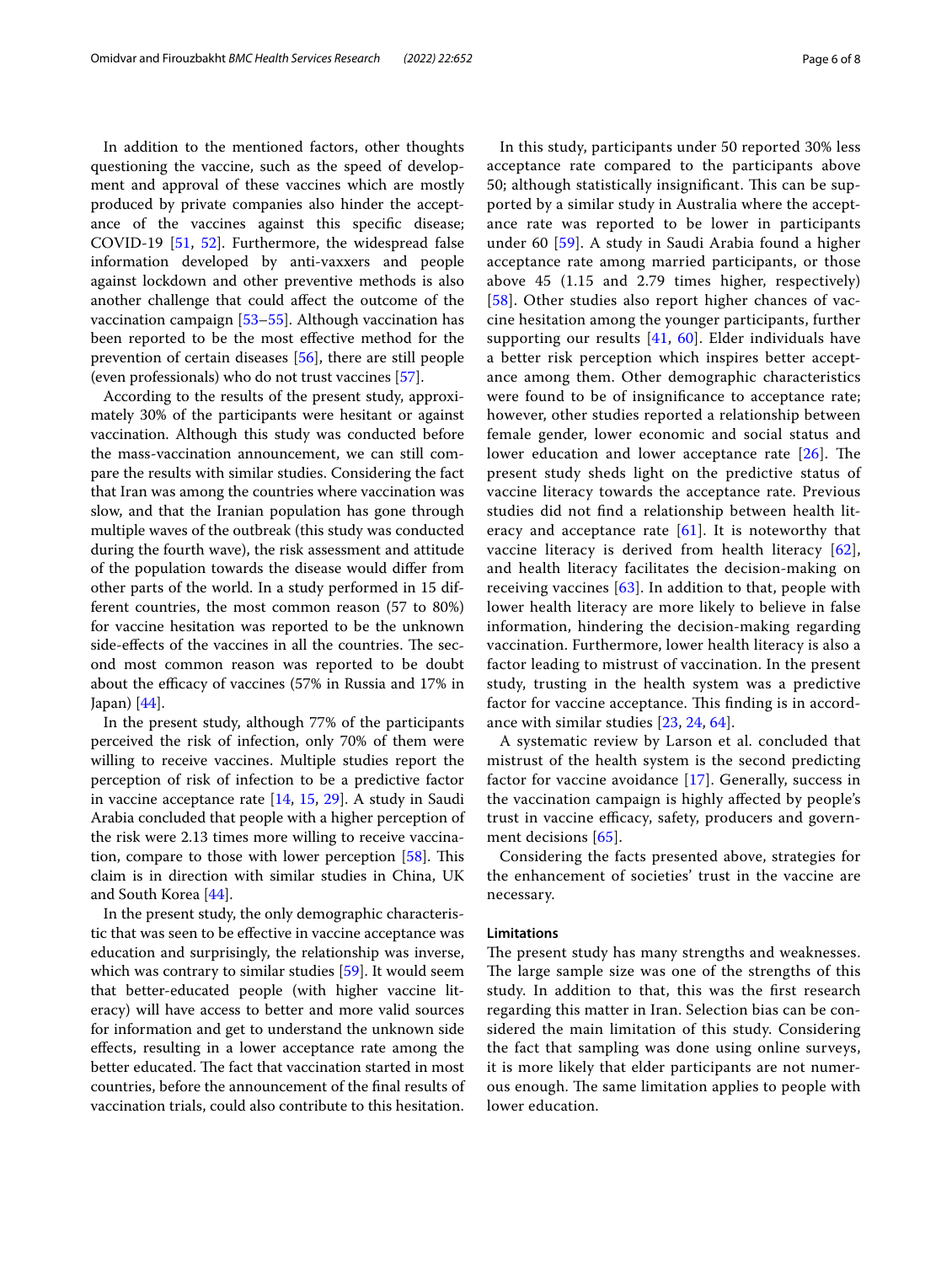## **Conclusion**

This study concludes that the vaccine acceptance rate in the Iranian population is 70%. The vaccine acceptance rate was higher than the other countries in the region. Education, attitude towards vaccination, vaccine literacy and trust in the health system are the main predictors of vaccine acceptance. Interventions are necessary in order to raise awareness with respect to the efficacy of vaccines, as well as trust promotion towards the success of vaccination.

## **Implications**

The results of this study offers information for policymakers as well as researchers (as an initial study).

As knowledge of COVID-19 disease and attitude towards the vaccination were predictors of vaccine acceptance, therefore, the improvement of people's information reduces people's COVID-19 vaccine hesitancy, and this requires the eforts of many parties. Health care providers as one of the most trusted sources of information as well as media can play an efective role in enhancing trust among the population.

#### **Abbreviations**

COVID-19: Corona Virus Disease of 2019; SPSS: Statistical Package for the Social Sciences; US: United States; UK: United Kingdom; CVI: Content validity indices.

#### **Acknowledgements**

We are thankful to the Vice-Chancellery of Research and Technology of Babol University of Medical Sciences for approving the study protocol. Authors would like to thank the participants for contributing in the project.

#### **Authors' contributions**

Concept and design of the study: SO and MF. Collection of the data: SO and MF. Data analysis and interpretation: M.F. Manuscript writing: SO. Final approval of manuscript: SO and MF.

#### **Funding**

The author(s) received no specifc funding for this work.

## **Availability of data and materials**

The datasets used and/or analyzed during the current study are available from the corresponding author on reasonable request.

#### **Declarations**

#### **Ethics approval and consent to participate**

The study was approved by the Research Ethical Committee of Babol University of Medical Sciences (IR.MUBABOL.REC.1400.081). Written informed consent was taken from all the participants. All methods were carried out in accordance with relevant guidelines and regulations.

#### **Consent for publication**

Not applicable.

#### **Competing interests**

None.

#### **Author details**

<sup>1</sup> Social Determinants of Health Research Center, Health Research Institute, Babol University of Medical Sciences, Babol, IR, Iran. <sup>2</sup>Department of Nursing- Midwifery, Comprehensive Health Research Center, Babol Branch, Isalamic Azad University, Babol, Iran.

Received: 17 October 2021 Accepted: 13 April 2022

#### **References**

- <span id="page-6-0"></span>1. <https://www.worldometers.info/coronavirus/>. Accessed 9 Oct 2021.
- <span id="page-6-1"></span>2. <https://www.worldometers.info/coronavirus/country/iran/>. Accessed 9 Oct 2021.
- <span id="page-6-2"></span>3. Randolph HE, Barreiro LB. Herd immunity: understanding COVID-19. Immunity. 2020;52(5):737–41.
- <span id="page-6-3"></span>4. Zarocostas J. How to fght an infodemic. Lancet. 2020;395(10225):676.
- <span id="page-6-4"></span>5. Hua J, Shaw R. Corona virus (Covid-19)"infodemic" and emerging issues through a data lens: The case of china. Int J Environ Res Public Health. 2020;17(7):2309.
- <span id="page-6-5"></span>6. Saha RP, Singh MK, Samanta S, Bhakta S, Mandal S, Bhattacharya M, et al. Repurposing drugs, ongoing vaccine and new therapeutic development initiatives against COVID-19. Front Pharmacol. 2020;11:1258.
- 7. Chakraborty C, Sharma AR, Sharma G, Bhattacharya M, Saha RP, Lee S-S. Extensive partnership, collaboration, and teamwork is required to stop the COVID-19 outbreak. Arch Med Res. 2020;51(7):728–30.
- 8. Bhattacharya M, Sharma AR, Patra P, Ghosh P, Sharma G, Patra BC, et al. Development of epitope-based peptide vaccine against novel coronavirus 2019 (SARS-COV-2): Immunoinformatics approach. J Med Virol. 2020;92(6):618–31.
- <span id="page-6-13"></span>9. Wu S, Su J, Yang P, Zhang H, Li H, Chu Y, et al. Willingness to accept a future infuenza A (H7N9) vaccine in Beijing, China. Vaccine. 2018;36(4):491–7.
- <span id="page-6-7"></span>10. Larson HJ, Jarrett C, Eckersberger E, Smith DM, Paterson P. Understanding vaccine hesitancy around vaccines and vaccination from a global perspective: a systematic review of published literature, 2007–2012. Vaccine. 2014;32(19):2150–9.
- 11. Habersaat KB, Jackson C. Understanding vaccine acceptance and demand—and ways to increase them. Bundesgesundheitsblatt-Gesundheitsforschung-Gesundheitsschutz. 2020;63(1):32–9.
- <span id="page-6-6"></span>12. Nguyen T, Henningsen KH, Brehaut JC, Hoe E, Wilson K. Acceptance of a pandemic infuenza vaccine: a systematic review of surveys of the general public. Infect Drug Resist. 2011;4:197.
- <span id="page-6-8"></span>13. Xiao X, Wong RM. Vaccine hesitancy and perceived behavioral control: A meta-analysis. Vaccine. 2020;38(33):5131–8.
- <span id="page-6-16"></span>14. Gidengil CA, Parker AM, Zikmund-Fisher BJ. Trends in risk perceptions and vaccination intentions: a longitudinal study of the frst year of the H1N1 pandemic. Am J Public Health. 2012;102(4):672–9.
- <span id="page-6-9"></span>15. Setbon M, Raude J. Factors in vaccination intention against the pandemic infuenza A/H1N1. Eur J Pub Health. 2010;20(5):490–4.
- <span id="page-6-10"></span>16. Halpin C, Reid B. Attitudes and beliefs of healthcare workers about infuenza vaccination. Nurs Older People. 2021;33(1).
- <span id="page-6-11"></span>17. Larson HJ, Clarke RM, Jarrett C, Eckersberger E, Levine Z, Schulz WS, et al. Measuring trust in vaccination: A systematic review. Hum Vaccin Immunother. 2018;14(7):1599–609.
- <span id="page-6-12"></span>18. Chan EY-Y, Cheng CK-Y, Tam GC-H, Huang Z, Lee PY. Willingness of future A/H7N9 infuenza vaccine uptake: a cross-sectional study of Hong Kong community. Vaccine. 2015;33(38):4737–40.
- <span id="page-6-14"></span>19. Abbas KM, Kang GJ, Chen D, Werre SR, Marathe A. Demographics, perceptions, and socioeconomic factors afecting infuenza vaccination among adults in the United States. PeerJ. 2018;6:e5171.
- <span id="page-6-15"></span>20. Alsuwaidi AR, Elbarazi I, Al-Hamad S, Aldhaheri R, Sheek-Hussein M, Narchi H. Vaccine hesitancy and its determinants among Arab parents: a cross-sectional survey in the United Arab Emirates. Hum Vaccin Immunother. 2020;16(12):3163–9.
- <span id="page-6-17"></span>21. Neumann-Böhme S, Varghese NE, Sabat I, Barros PP, Brouwer W, van Exel J, et al. Once we have it, will we use it? A European survey on willingness to be vaccinated against COVID-19: Springer; 2020.
- <span id="page-6-18"></span>22. Peretti-Watel P, Seror V, Cortaredona S, Launay O, Raude J, Verger P, et al. A future vaccination campaign against COVID-19 at risk of vaccine hesitancy and politicisation. Lancet Infect Dis. 2020;20(7):769–70.